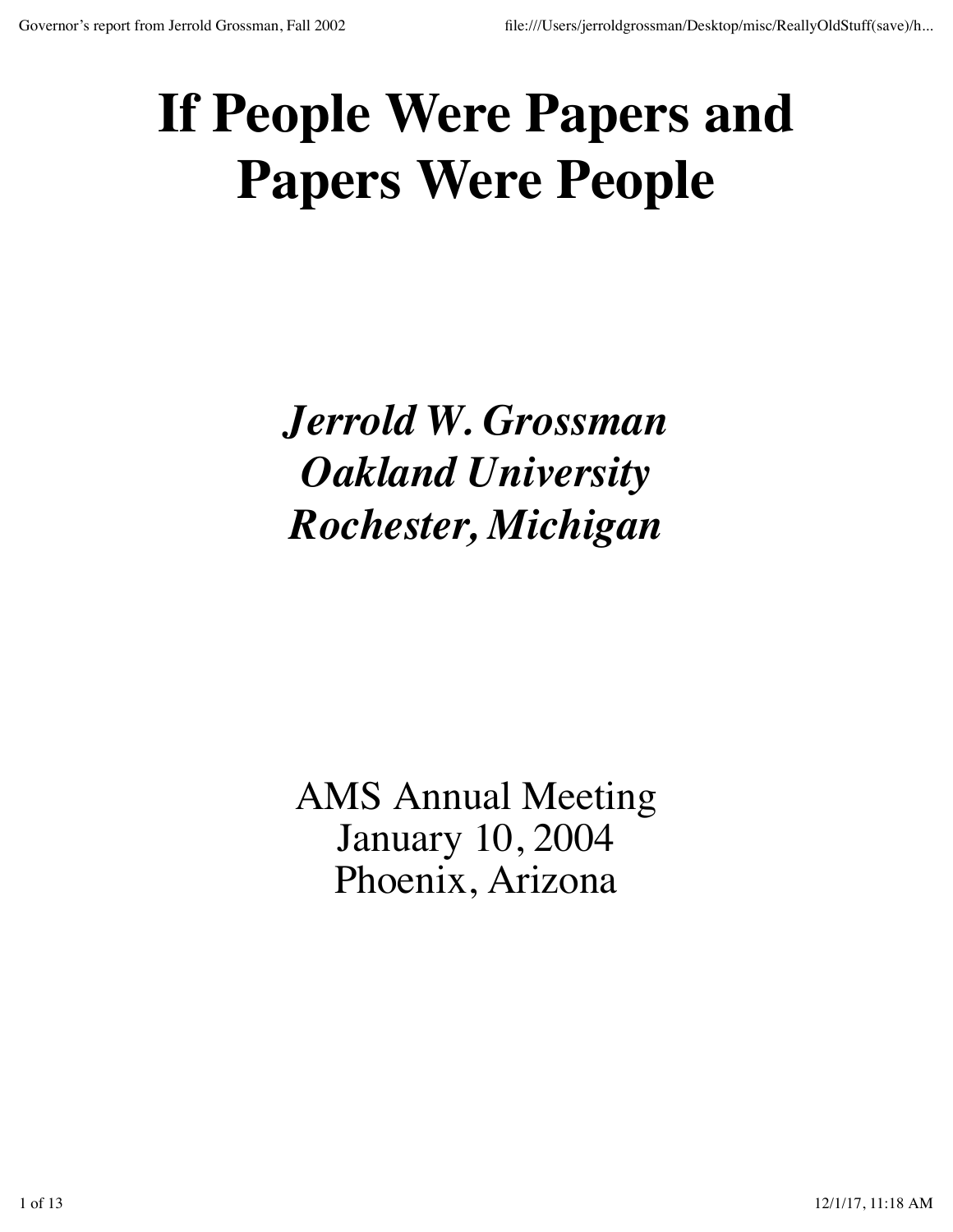## Let G be a bipartite graph, with vertex sets *A* (authors) and  $P$  (papers)  $-$  e.g., the "authorship graph" for mathematics papers.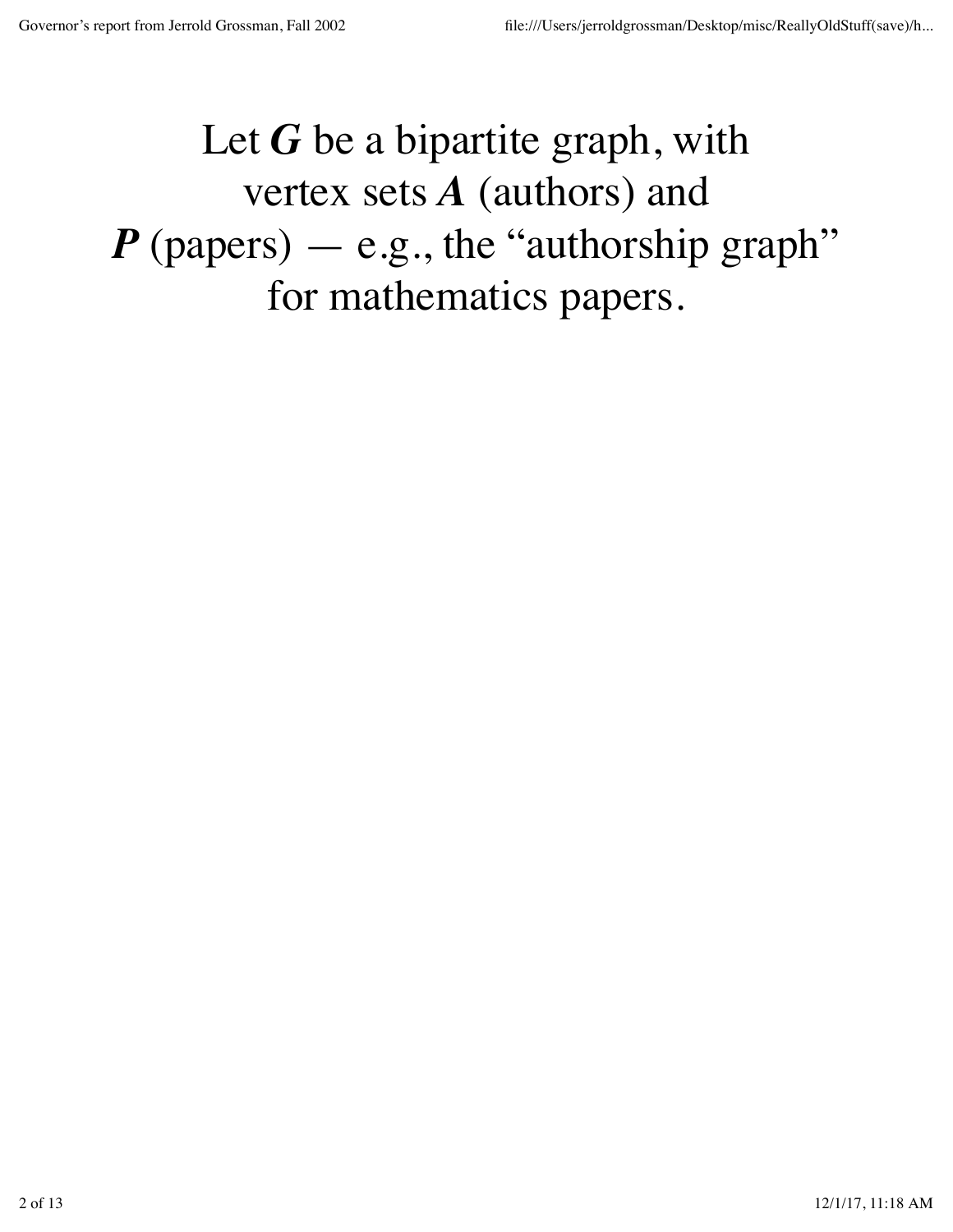# Form the <u>author collaboration graph</u>  $C_A$  on vertex set *A*, in which two vertices are adjacent if they have a common neighbor in *P*.

Similarly, form *CP*, the "paper collaboration graph" on *P*.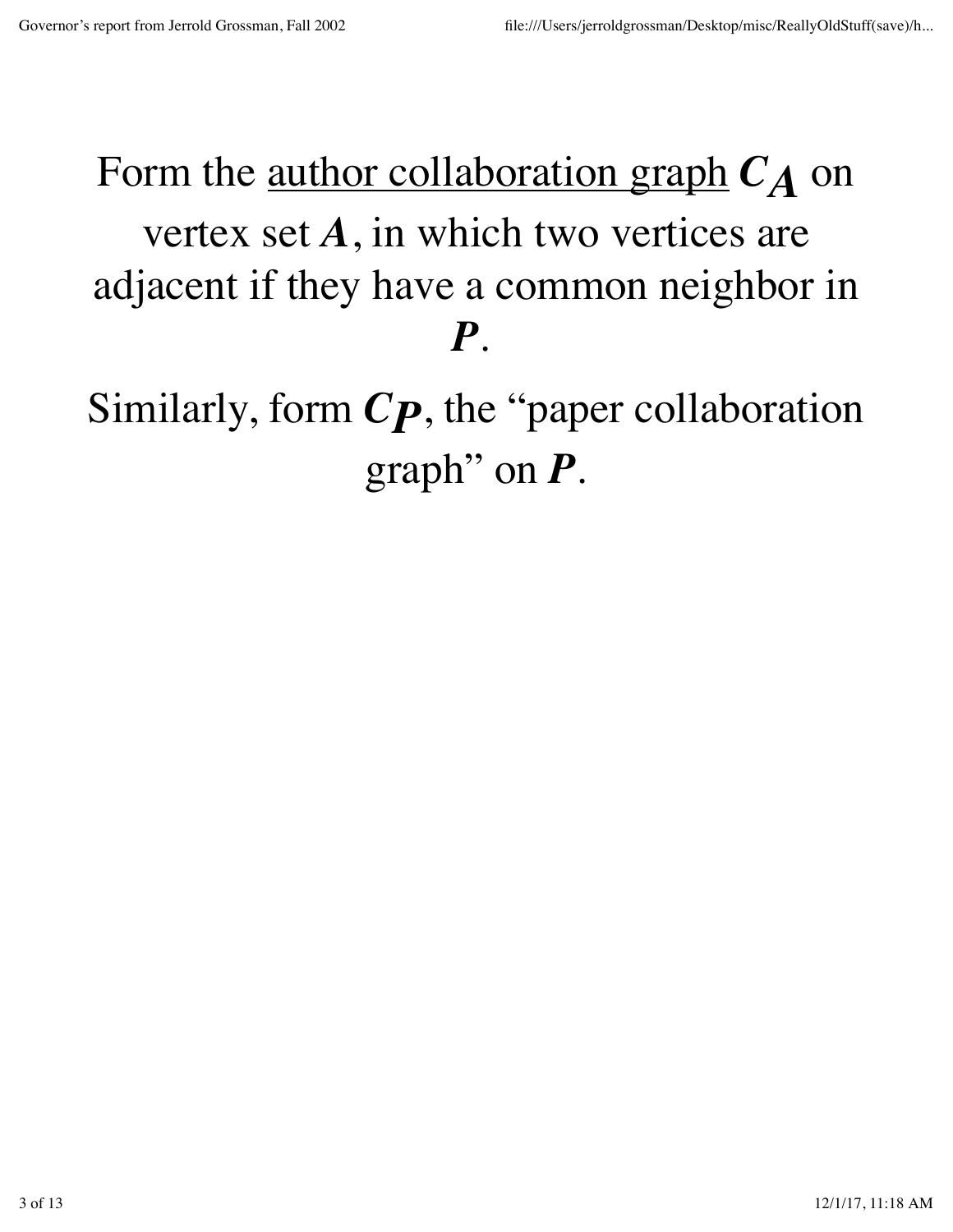People who have studied actual social networks such as *CA* (Albert-László Barabási, Fan Chung, J. G., Mark Newman, …), as well as similar large graphs such as power grids, the Internet, and neural networks, have found that in such graphs:

There is a giant component containing most of the vertices.

The diameter of the giant component is fairly small.

The clustering coefficient is relatively high.

The vertex degrees follow a power law distribution.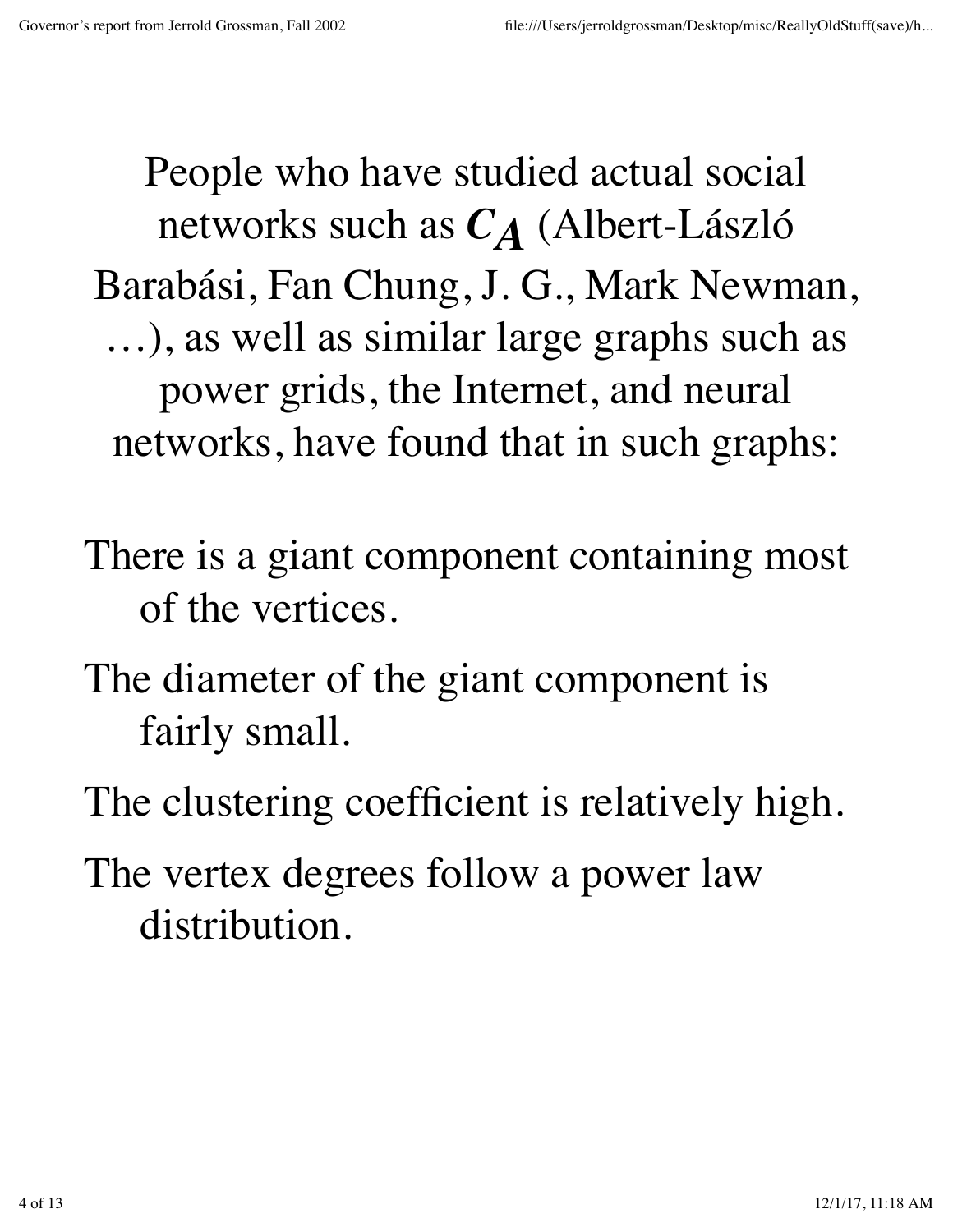### **The Data**

# All authored items from *Mathematical Reviews* (MathSciNet) 1940–1999

MR tries hard to identify authors as people, not name strings.

340,000 authors (*A*)

1,600,000 papers (*P*)

2,300,000 edges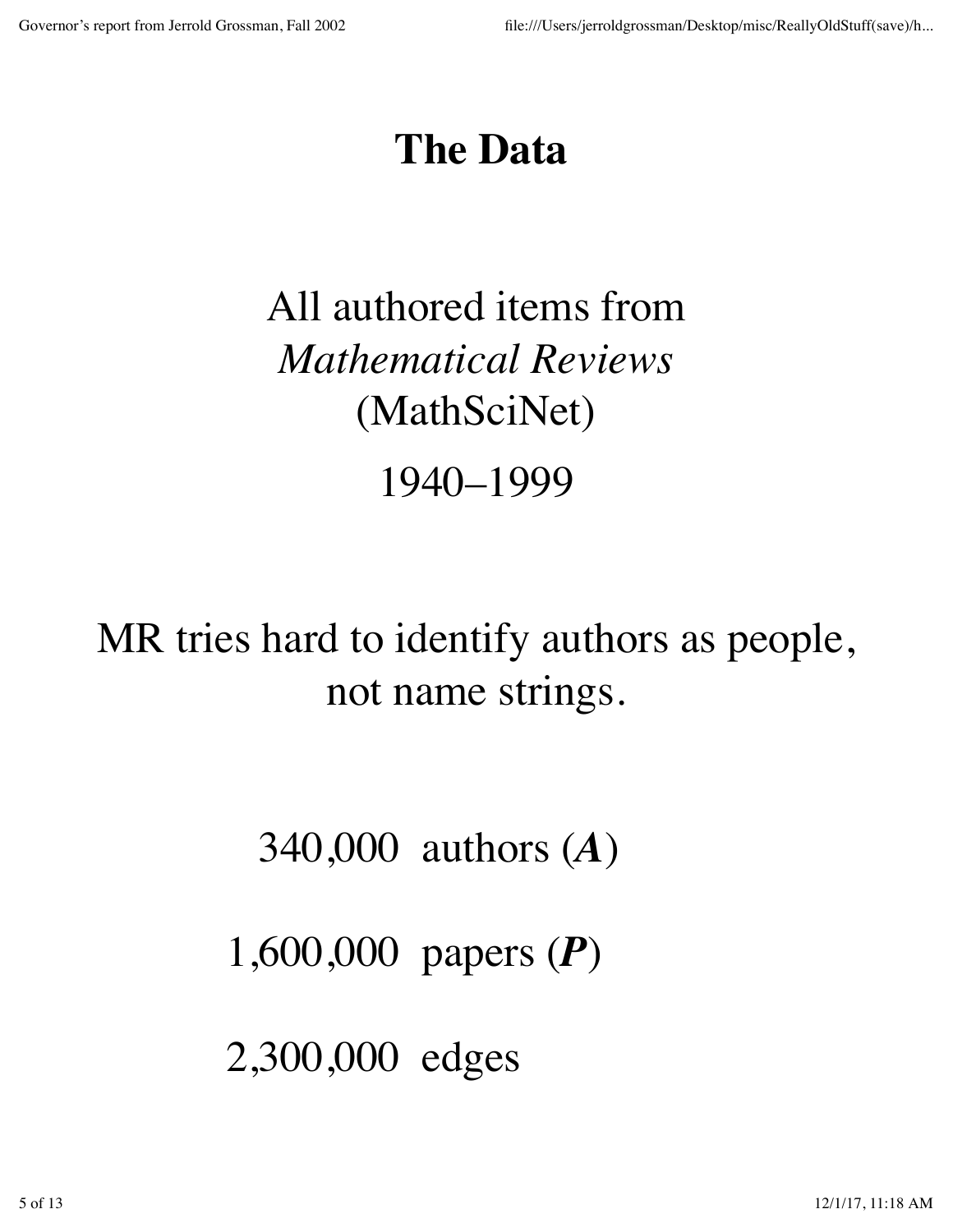# **Facts About the Underlying Bipartite Graph (the Authorship Graph)**

|               | authors                     | <b>papers</b> |
|---------------|-----------------------------|---------------|
| mean degree   | 6.87                        | 1.45          |
| median degree | $\mathcal{D}_{\mathcal{A}}$ | $\mathbf{1}$  |
| max degree    | 1500                        | 15?           |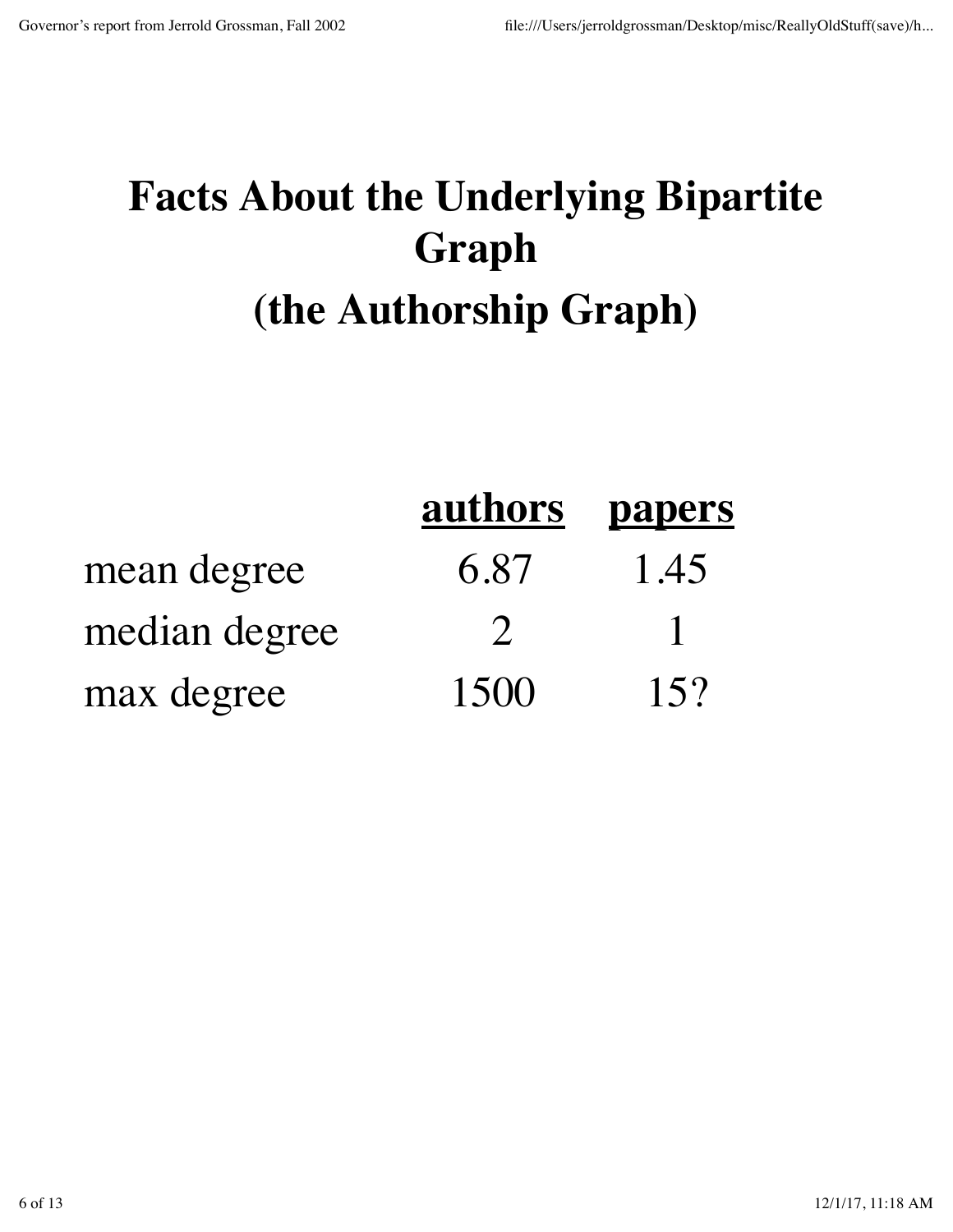### **Facts About the Author and Paper Collaboration Graphs,** *CA* **and** *CP*

|             | <u>authors</u> | <b>papers</b> |
|-------------|----------------|---------------|
| # vertices  | 337,000        | 1,598,000     |
| $#$ edges   | 496,000        | 44,685,000    |
| mean degree | 2.94           | 56            |
| max degree  | 502            | 2090          |

#### **Ignoring the isolated vertices:**

| # vertices        | 253,000        | 1,541,000 |
|-------------------|----------------|-----------|
| mean degree       | 3.92           | 58        |
| median degree     | $\overline{2}$ | 33        |
| giant component   | $62\%$         | 82%       |
| isolated vertices | 25%            | $4\%$     |
| other vertices    | 13%            | 14%       |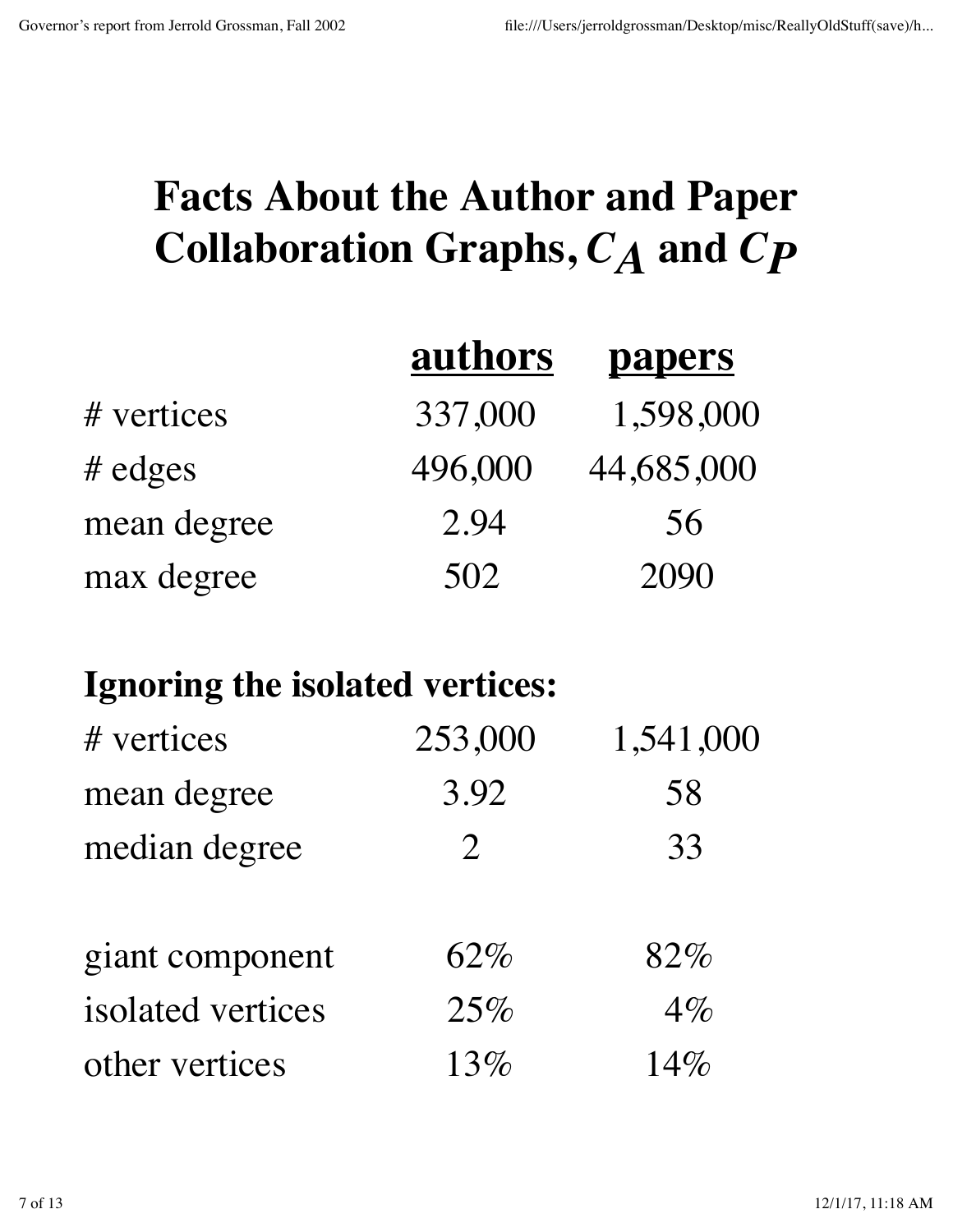#### **Degree distribution for non-isolated vertices:**

|                          | authors | <b>papers</b> |
|--------------------------|---------|---------------|
| degree<br>$\mathbf{1}$   | 37%     | 2.9%          |
| degree<br>$\overline{2}$ | 22%     | 2.6%          |
| degree<br>3              | 12%     | 2.4%          |
| degree<br>$\overline{4}$ | $7\%$   | 2.2%          |
| degrees $5-10$           | 14%     | 12%           |
| degrees $> 10$           | $8\%$   | 78%           |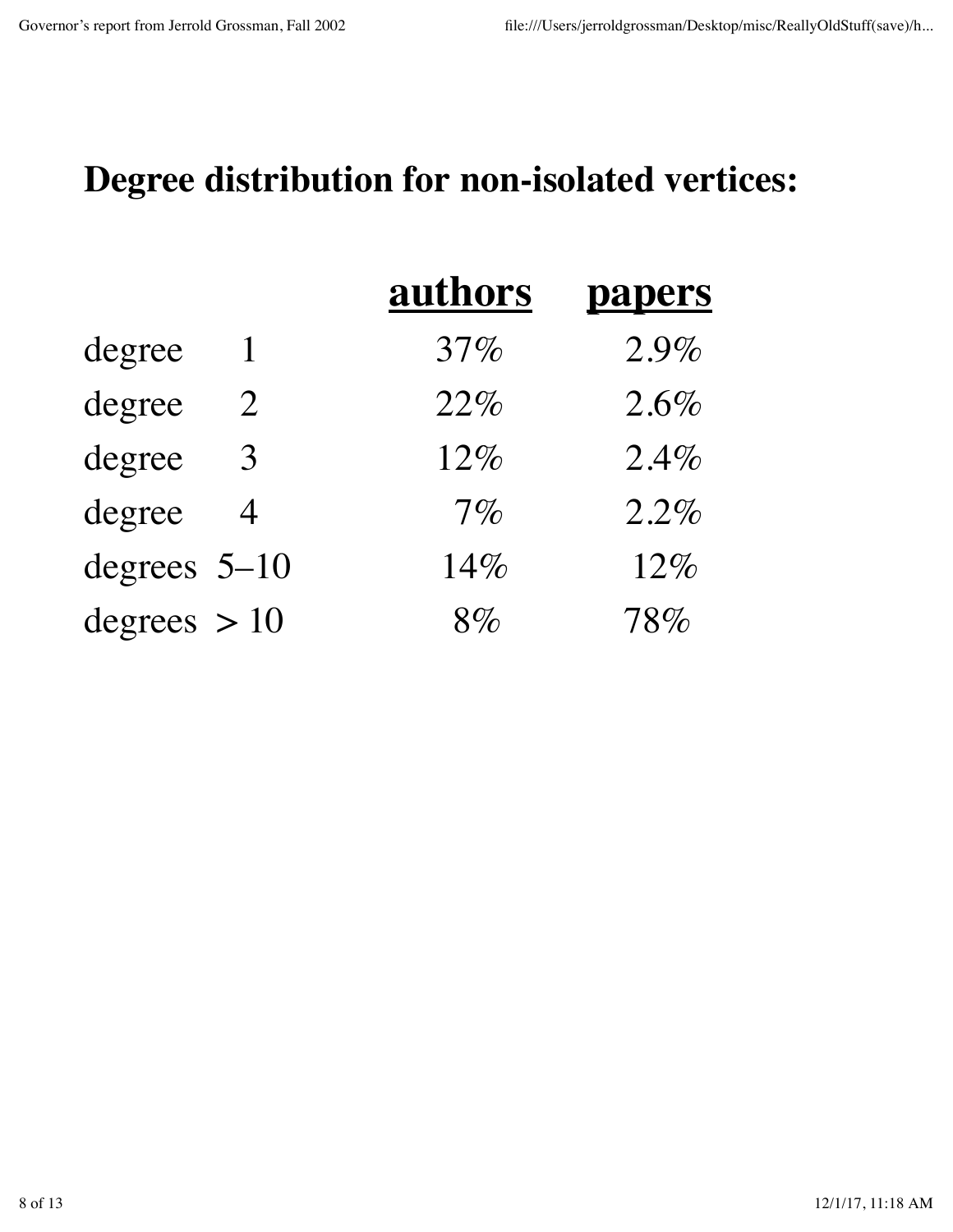## **Distribution of Distances in (the Giant Components of)** *CA* **and** *CP*

- Diameters are essentially the same, because the distance between two papers in *CP* is within 1 of the distance between their authors in *CA*. Diameter is around 28.
- Pick a "center" vertex and call it *e* (for Paul Erdös). The Erdös number of vertex *v* (with respect to vertex *e*) is the distance from *v* to *e*. What is the distribution of Erdös numbers in *CA* and *CP*?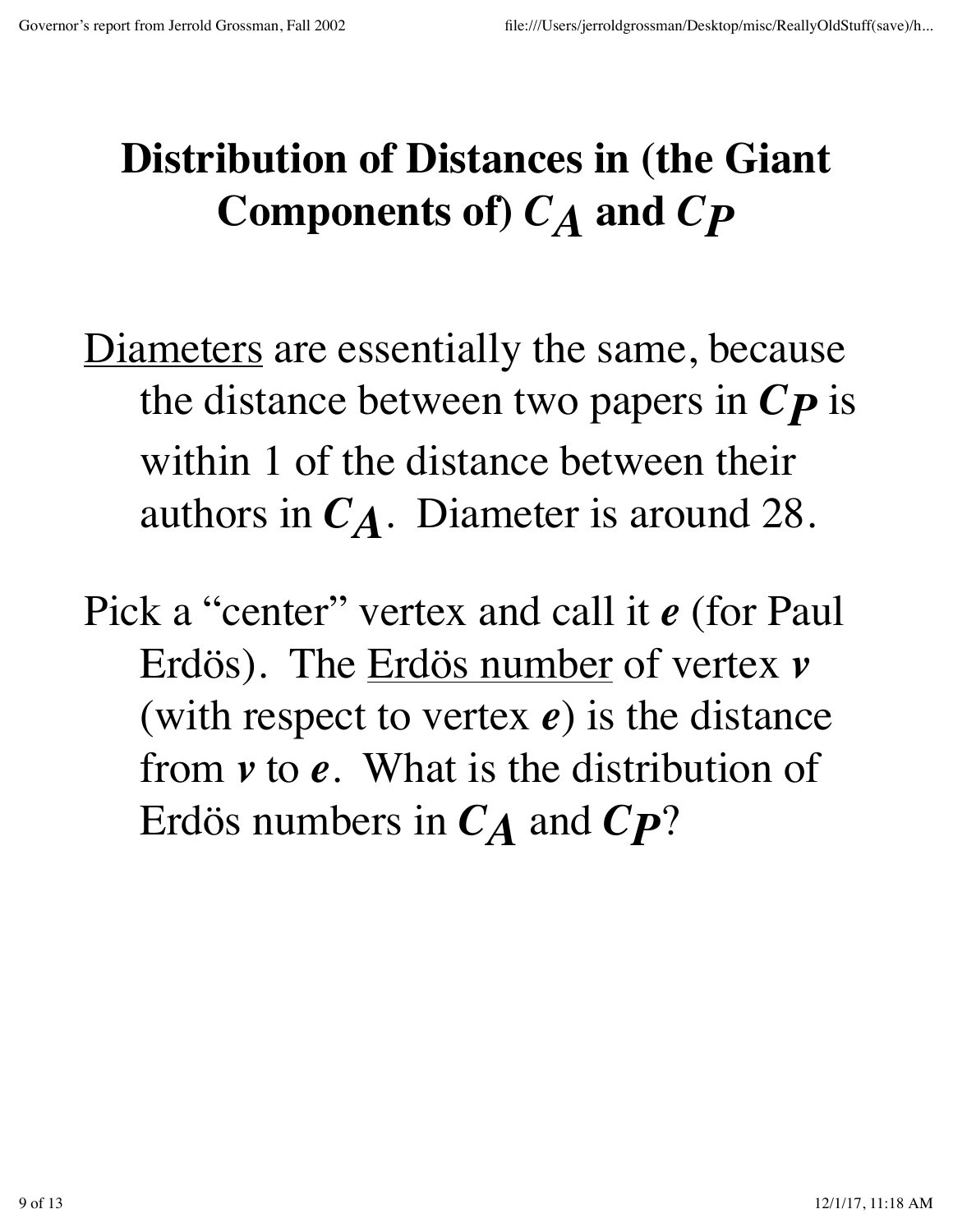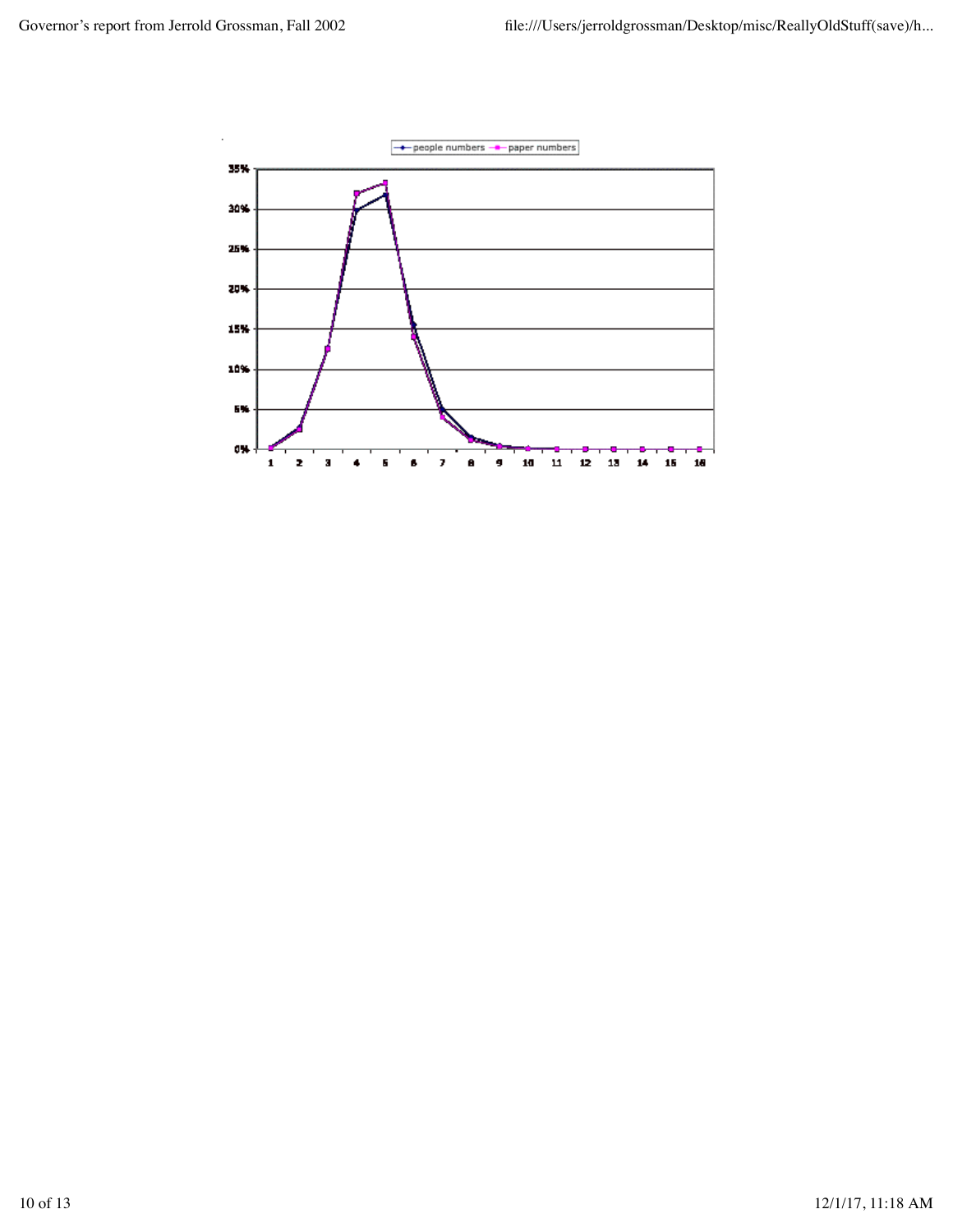## **Some Graph Theory Questions**

**1.** Given a desired  $C_A$ , what is the minimum number of papers needed in *G* (elements of *P*) that will produce it?

The edge clique cover number of a graph *H* is the smallest number of complete subgraphs of *H* whose union includes all the edges of *H*. The intersection number of *H* is the minimum cardinality of a set *S* such that *H* is the intersection graph of a collection of subsets of *S*. These two values are the same and give the answer to this question.

(But it's NP-hard to compute.)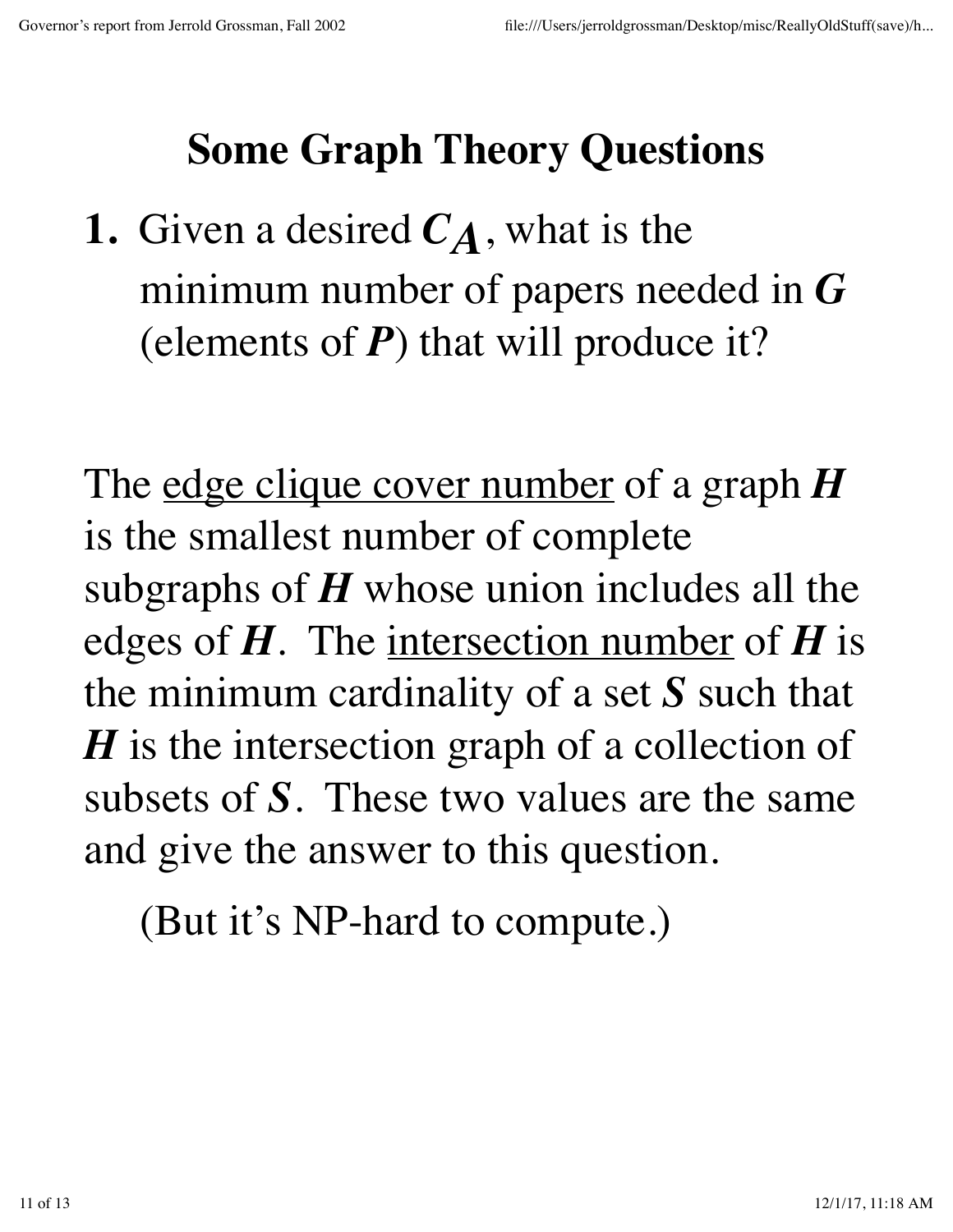**2.** Given an authorship graph *G*, what is the minimum number of papers of *G* that will produce the same author collaboration graph  $C_A$ ? In other words, what fraction of the papers can be thrown away without changing the author collaboration graph?